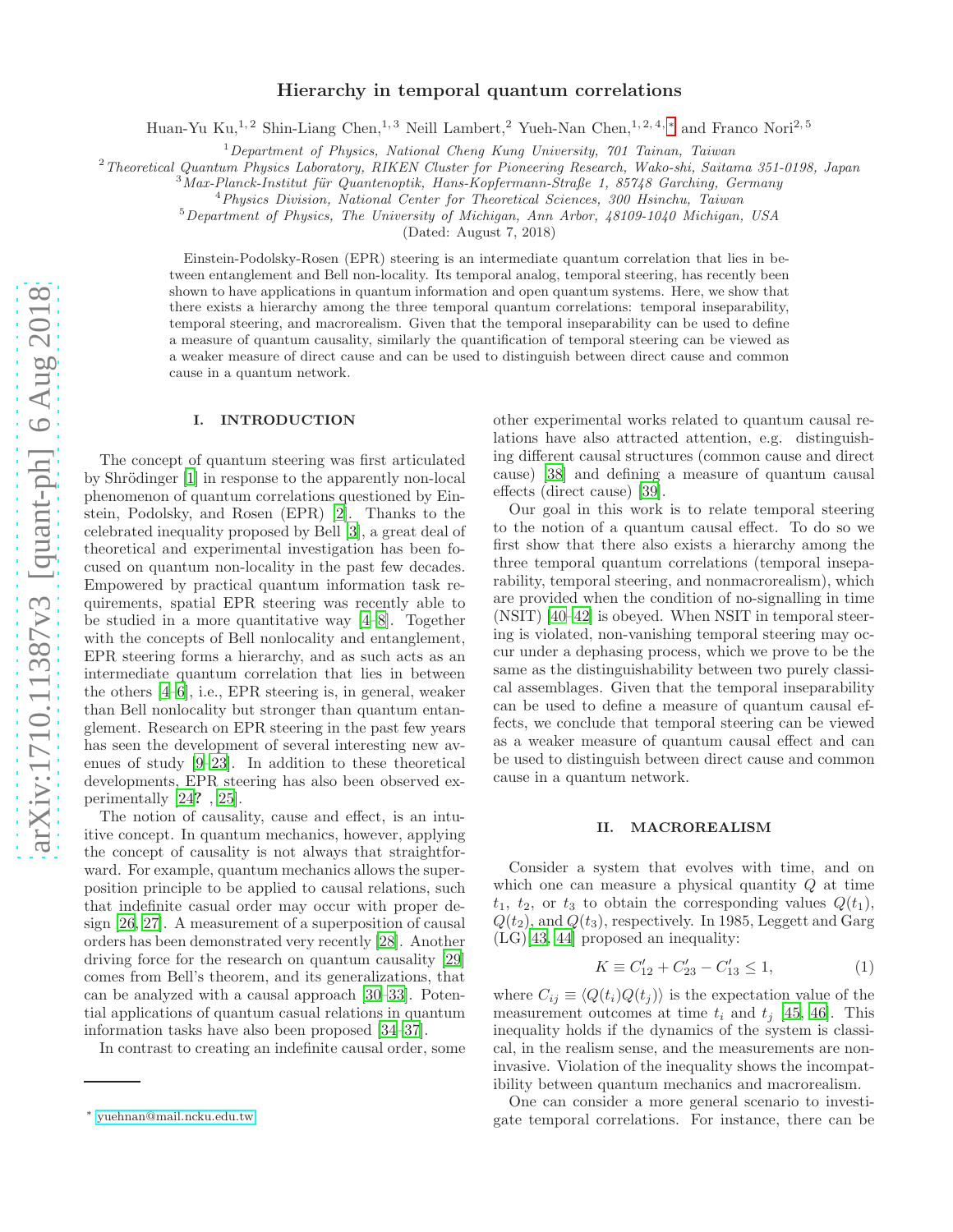

<span id="page-1-0"></span>FIG. 1. Beginning with quantum state  $\rho_0$ , one can construct three different temporal quantum correlations: (a) the temporal correlations scenario associated with nonmacrorealism, (b) the temporal steering scenario, and (c) constructing the pseudo density matrix of a single system. Here, the  $x$  and  $y$ denote two classical inputs at time  $t_1$  and  $t_2$  with classical outcomes a and b, respectively. The quantum channel is denoted by Λ. Quantum state tomography is denoted as QST.

two or more quantities being measured at each moment of time. For simplicity, we consider the scenario with two times  $t_1 = 0$  and  $t_2 = t$ , at which the quantity  $x \in \{x\}_{x=1}^{n_x}$  and the quantity  $y \in \{y\}_{y=1}^{n_y}$  are measured respectively during each round of the experiment. Accordingly, one obtains the outcome  $a \in \{a\}_{a=1}^{n_a}$  and the outcome  $b \in \{b\}_{b=1}^{n_b}$  (see Fig. [1\)](#page-1-0). After many rounds of the experiment, one can obtain a set of probability distributions  $\{p(a, b|x, y)\}_{a, b, x, y}$ . Then, a macrorealistic (MS) theory restricts the probability distributions to be of the following form:

<span id="page-1-1"></span>
$$
p(a, b|x, y) \stackrel{\text{MS}}{=} \sum_{\lambda} p(a|x, \lambda) p(b|y, \lambda) p(\lambda) \quad \forall a, b, x, y. \tag{2}
$$

The physical interpretation of the above equation is the following: The probability distribution  $p(a, b|x, y)$  between time  $t_1$  and  $t_2$  does not depend on the history of the experiment. Therefore, there exist hidden parameters  $\lambda$ , which can be deterministic or stochastic [\[47\]](#page-8-19), defining all physical properties and forming the probability distributions  $p(a|x, \lambda)$  and  $p(b|y, \lambda)$ .

In quantum theory, a measurement outcome is typically not pre-determined due to intrinsic uncertainty. The probability distributions follow Born's rule:

$$
p(a,b|x,y) \stackrel{\mathcal{Q}}{=} \text{tr}\left[E_{b|y} \cdot \mathcal{E}(\sqrt{E_{a|x}} \rho_0 \sqrt{E_{a|x}})\right] \ \forall a,b,x,y,
$$
\n(3)

where  $\rho_0$  is the initially prepared quantum state,  ${E_a|_x}_a$  denotes the positive-operator valued measurement (POVM),  $E_{a|x} \geq 0$ ,  $\sum_{a} E_{a|x} = 11$  of each x, similarly  ${E_{b|y}}_b$  is POVM of each y, and  $\mathcal E$  describes the dynamics of the system from  $t_1 = 0$  to  $t_2 = t$ . In the following, the sets of probability distributions which do not admit Eq. [\(2\)](#page-1-1) will be called nonmacrorealistic.

Similar to the spatial case, one can also write down the so-called temporal Bell inequalities [\[48\]](#page-9-0) to be a set of constraints for the macroscopical probability distributions. For instance, setting  $n_x = n_y = n_a = n_b = 2$ and shifting  $a, b \in \{1, 2\}$  to  $a, b \in \{\pm 1\}$ , the temporal Clauser-Horne-Shimony-Holt (CHSH) kernel is written as

$$
\langle B \rangle_{\text{T-CHSH}} \equiv C_{xy} + C_{x'y} + C_{xy'} - C_{x'y'}, \qquad (4)
$$

where

$$
C_{xy} \equiv p(a = b|x, y) - p(a \neq b|x, y)
$$
 (5)

is the expectation value of  $a \cdot b$ . For a qubit system,  $(B)$ <sub>T-CHSH</sub> is upper bounded by 2 and  $2\sqrt{2}$  for the MS model and quantum mechanics, respectively.

To give a proper quantification of the degree of nonmacrorealistic dynamics, we follow the techniques used for standard Bell inequalities, i.e., optimizing all possible combinations of the measurement settings which give the maximal quantum violation of  $\langle B \rangle_{\text{T-CHSH}}$ :

$$
\langle B \rangle_{\text{T-CHSH}}^{\text{max}} = \max_{x, x', y, y'} \left\{ 0, \frac{\langle B \rangle_{\text{T-CHSH}} - 2}{2\sqrt{2} - 2} \right\}. \tag{6}
$$

#### III. TEMPORAL STEERING

Now, consider that one can perform quantum state tomography (QST) to obtain the quantum state at time  $t_2 = t$  instead of obtaining the probability distributions. After many rounds of the experiment, one can obtain a set of quantum states  $\{\hat{\sigma}_{a|x}(t)\}\)$  corresponding to those states found after the measurement event  $a|x|$  at time  $t_1 = 0$ . It is rather convenient to define the so-called temporal assemblage as a set of subnormalized state  $\{\rho_{a|x}(t) \equiv p(a|x) \hat{\sigma}_{a|x}(t)\}\$ . Through this, a temporal assemblage contains the information on both  $p(a|x) = \text{tr}[\rho_{a|x}(t)]$  and  $\hat{\sigma}_{a|x}(t) = \rho_{a|x}(t)/\text{tr}[\rho_{a|x}(t)]$ . If one believes the measurement at time  $t_1 = 0$  is noninvasive, i.e., knowing the outcome a in prior, without disturbing the system and its subsequent dynamics, then the observed temporal assemblage should satisfy the hiddenstate model [\[17,](#page-8-20) [18,](#page-8-21) [49\]](#page-9-1)

<span id="page-1-2"></span>
$$
\rho_{a|x}(t) \stackrel{\text{noninvasive}}{=} \sum_{\lambda} p(\lambda) p(a|x,\lambda) \sigma_{\lambda} \quad \forall a, x. \tag{7}
$$

The physical interpretation of the temporal hidden-state model is the following: During each experimental round, there exists an ontic state  $\lambda$ , which predetermines the outcome a when performing the measurement x at  $t_1 = 0$ , as well as pre-determining the quantum state  $\sigma_{\lambda}$  at time  $t_2 = t.$ 

A temporal assemblage which admits a quantum mechanical model can be written as:

$$
\rho_{a|x}(t) \stackrel{\mathcal{Q}}{=} \mathcal{E}(\sqrt{E_{a|x}} \rho_0 \sqrt{E_{a|x}}). \tag{8}
$$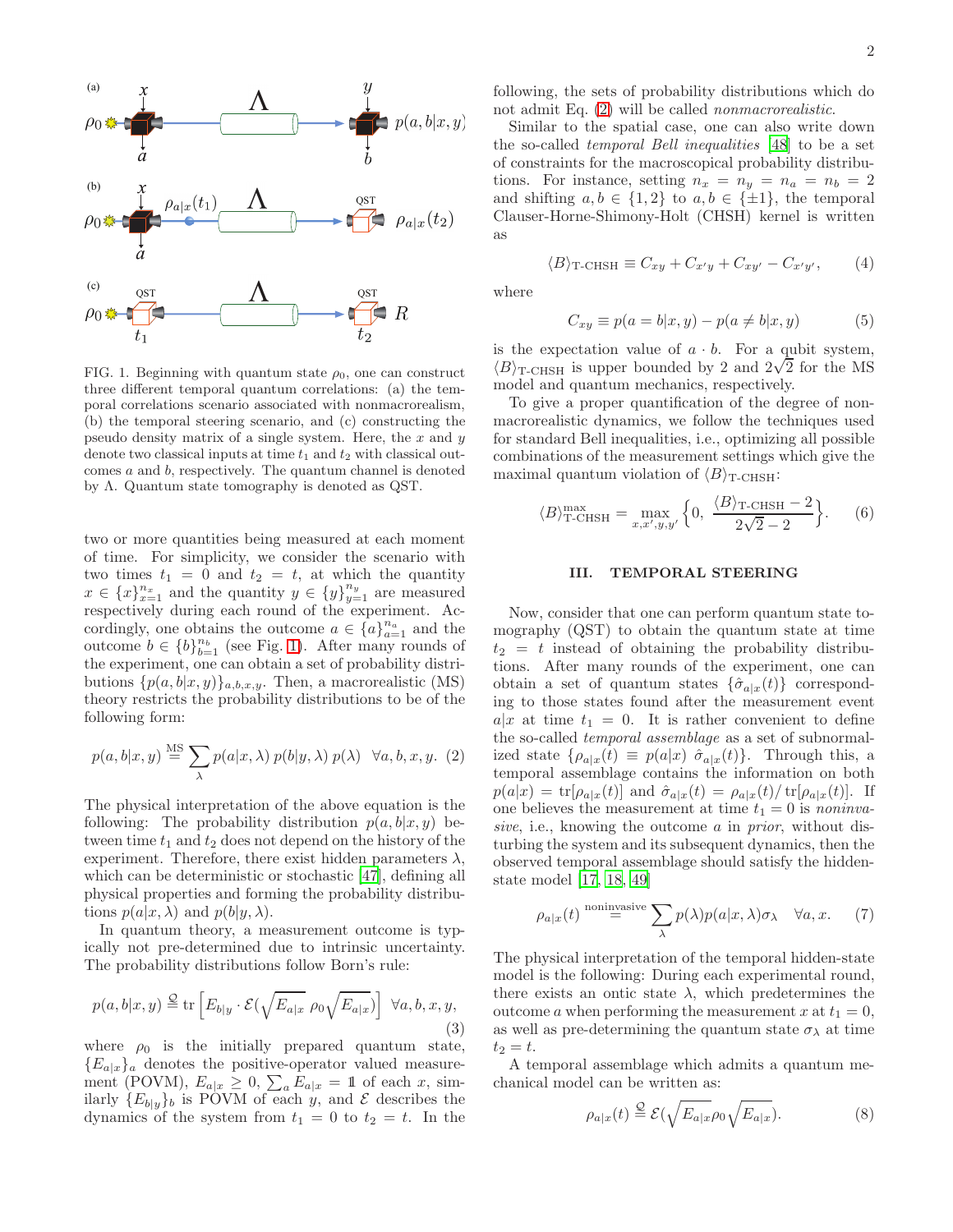Given a temporal assemblage, one can know if it admits the hidden-state model Eq [\(7\)](#page-1-2) by the feasibility problem of

$$
\{\text{find } \sigma_{\lambda} \mid \rho_{a|x}(t) = \sum_{\lambda} p(\lambda) p(a|x, \lambda) \sigma_{\lambda} \}.
$$
 (9)

We refer to those assemblages, which do not admit the hidden-state model, as *temporal steerable*, and the degree of the temporal steerability is quantified by the measure of temporal steerable weight [\[18\]](#page-8-21) and temporal steering robustness (TSR) [\[20\]](#page-8-22). In the following, we will use TSR to quantify the degree of temporal steerability for a given temporal assemblage:

 $TSR = min \alpha$  subject to

$$
\left\{\frac{1}{1+\alpha}\rho_{a|x}(t) + \frac{\alpha}{1+\alpha}\tau_{a|x}(t) = \sum_{\lambda} p(\lambda)p(a|x,\lambda)\sigma_{\lambda}\right\}_{a,x}
$$
(10)

where  $\tau_{a|x}(t)$  is a valid noisy temporal assemblage. This can be formulated as a semidefinite programming problem (SDP) [\[10,](#page-7-7) [50](#page-9-2)[–53\]](#page-9-3) as follows:

$$
\text{TSR} = \min \left( \text{tr} \sum_{\lambda} \sigma_{\lambda} - 1 \right), \text{ with } \sigma_{\lambda} \ge 0 \ \forall \lambda
$$
  
subject to 
$$
\sum_{\lambda} p(a|x, \lambda) \sigma_{\lambda} - \rho_{a|x}(t) \ge 0 \ \forall a, x.
$$
 (11)

#### IV. PSEUDO DENSITY MATRIX AND TEMPORAL INSEPARABILITY

To complete the picture of a hierarchy of correlations, we give a brief introduction to the so-called *pseudo den*-sity matrix introduced by Fitzsimons et al. [\[39\]](#page-8-12). A pseudo density matrix is a way to define the state of one (or more) system between two (or more) moments of time. By definition, the pseudo density matrix  $R$  of a qubit passing through a quantum channel is obtained by performing the QST before and after the evolution (see Fig. [1\)](#page-1-0). Therefore, the pseudo density matrix is expressed as:

$$
R = \frac{1}{4} \sum_{i,j=0}^{3} C_{ij} \cdot \sigma_i \otimes \sigma_j, \qquad (12)
$$

where  $\{\sigma_i\}_{i=0,1,2,3} = \{\mathbb{1}, \hat{X}, \hat{Y}, \hat{Z}\}\$ is the set composed of the identity operator and the Pauli matrices. Here,  $C_{ij} = \text{tr}(R \cdot \sigma_i \otimes \sigma_j)$  are the expectation values of the result of these quantum measurements. A pseudo density matrix is hermitian and normalized, but not necessarily positive-semidefinite. In general, a pseudo density matrix can also describe the state between two systems at different time. One can see that R becomes a standard density matrix, which is positive-semidefinite, when the

time-separation  $t_2 - t_1 = 0$ . Therefore, the relation between two measurement events is called *space-like* correlated when  $R$  is positive-semidefinite.

Conversely, if  $R$  is not positive-semidefinite, it is definitely not constructed from a standard spatially separated system. In this case, the relation between two measurement events is called time-like correlated. In Ref. [\[39\]](#page-8-12), the authors proposed a measure, called the f-function, to quantify the degree of such a temporal relation:

$$
f = \sum_{i} |\mu_i|,\tag{13}
$$

which is the summation over all the negative eigenvalues  $\{\mu_i\}$  of a given R. In the rest of the discussions, all the pseudo density matrices are obtained by considering a single qubit at different times. Due to the mathematical similarity to a separable quantum state, in the following we will refer to the situation  $f \neq 0$  as temporally inseparable. It is worth noting that the "separability" here does not denote the separability with respect to two spatially separable systems, but indicates the pseudo density matrix can be written in the separable form  $R = \sum_{\lambda} p(\lambda) \omega_{\lambda}^{\mathbf{A}} \otimes \theta_{\lambda}^{\mathbf{A}},$  where  $p(\lambda)$  is the probability distribution,  $\omega_{\lambda}^{\overrightarrow{\mathbf{A}}}$  and  $\theta_{\overrightarrow{\lambda}}^{\overrightarrow{\mathbf{A}}}$  are some valid quantum states acting on Hilbert spaces  $\mathcal{H}_A$  at  $t_1 = 0$  and  $\mathcal{H}_{\bar{A}}$  at  $t_2 = t$ , respectively [\[54](#page-9-4)]. Note that, in general, a temporal separable model implies  $f = 0$ , but not vice versa.

### V. A HIERARCHY OF TEMPORAL QUANTUM CORRELATIONS

Now we show a hierarchical relation between three temporal relations: nonmacrorealism, temporal steerability, and temporal inseparability. To this end, we show one can obtain the temporal assemblage  $\{\rho_{a|x}(t)\}_{a,x}$  by performing a set of POVMs  $\{E_{a|x}\}_{a,x}$  on the pseudo density matrix R, in which  ${E_{a|x}}_{a,x}$  are the POVMs producing  $\{\rho_{a|x}(t)\}_{a,x}$ . More precisely, we show

<span id="page-2-0"></span>
$$
\rho_{a|x}(t) = \text{tr}_{A}(E_{a|x} \otimes \mathbb{1} \cdot R), \tag{14}
$$

where

$$
\rho_{a|x}(t) = \mathcal{E}(\rho_{a|x}(0)) = \mathcal{E}\left(\sqrt{E_{a|x}} \; \rho_0 \sqrt{E_{a|x}}\right) \qquad (15)
$$

and  $\rho_0 = 1/2$ . The proof is given in Appendix A. Once Eq. [\(14\)](#page-2-0) holds, the following formulation of an assemblage can be derived:

$$
\rho_{a|x}(t) = \text{tr}_{A}(E_{a|x} \otimes 1 \cdot \sum_{\lambda} p(\lambda)\omega_{\lambda}^{A} \otimes \theta_{\lambda}^{\overline{A}})
$$

$$
= \sum_{\lambda} p(\lambda)p_{Q}(a|x,\lambda)\theta_{\lambda}^{\overline{A}}, \qquad (16)
$$

where the set of probabilities  $p_Q(a|x,\lambda) := \text{Tr}(E_{a|x} \omega_\lambda^A)$  is constrained by the uncertainty relation [\[55\]](#page-9-5). In Eq. (7),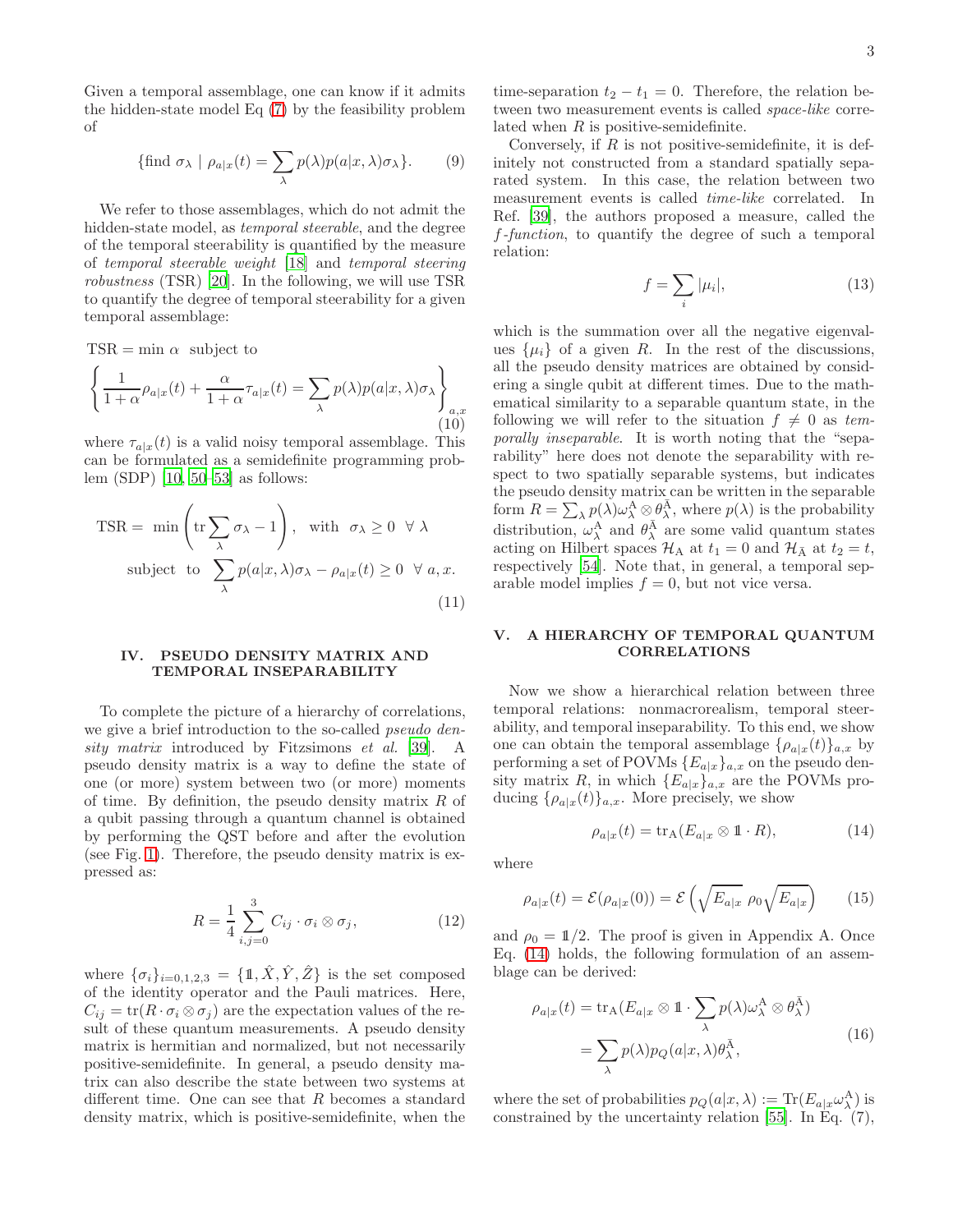we assume that the pseudo density matrix  $R$  is temporally separable. Since the set of probability distributions  $p(a|x,\lambda)$  in a hidden-state model Eq. [\(7\)](#page-1-2) is only constrained by the normalization property, a hidden-state model can reproduce an assemblage given by the above equation, but not vice versa. Therefore, we arrive at the hierarchical relation between temporal separability and temporal hidden-state model: a temporal assemblage constructed from a dynamical evolution admits a temporal hidden-state model if the corresponding pseudodensity matrix is temporally separable. Similarly,

$$
p(a, b|x, y) = \text{tr}\left[E_{b|y} \cdot \rho_{a|x}(t)\right]
$$

$$
= \text{tr}\left[E_{b|y} \cdot \sum_{\lambda} p(\lambda)p(a|x, \lambda)\sigma_{\lambda}\right]
$$

$$
= \sum_{\lambda} p(\lambda)p(a|x, \lambda)p_{Q}(b|y, \lambda)
$$
(17)

can be reproduced by macroscopic correlations [Eq. [\(2\)](#page-1-1)], but not vice versa, i.e., there is a hierarchical relation between the temporal hidden-state model and macrorealism: a temporal correlation is macrorealistic if the corresponding temporal assemblage admits a temporal hidden-state model. The hierarchy can be described in a converse way: a nonmacrorealistic dynamics leads to a temporal steerable assemblage, and a dynamics which leads to a temporal steerable assemblage gives an inseparable pseudo density matrix.

In the following, we propose a proposition which will be used in the example.

Proposition. When the initial state of the qubit is prepared in the maximally mixed state, the pseudo density matrix constructed under the amplitude-damping, the phase-damping, and the depolarizing channels are temporal-separable if  $f = 0$ , i.e.,

<span id="page-3-1"></span>
$$
f = 0 \Rightarrow \exists \omega_{\lambda}^{\mathcal{A}}, \theta_{\lambda}^{\bar{\mathcal{A}}}, \text{ such that } R = \sum_{\lambda} p(\lambda) \omega_{\lambda}^{\mathcal{A}} \otimes \theta_{\lambda}^{\bar{\mathcal{A}}}.
$$
\n(18)

The purpose of using the maximally mixed state as the initial condition is to produce assemblages which admit NSIT (cases which violate NSIT will be discussed later). The proof of the proposition is given in Appendix B.

As a simple example, we consider a qubit experiencing a depolarizing channel, described by Eq. [\(B1c\)](#page-6-0). In Fig. [2,](#page-3-0) we plot the dynamics of the f, the TSR, and  $\langle B \rangle_{\text{T-CHSH}}^{\text{max}}$ . We can see that the vanishing time, in which the corresponding classical model emerges, of each quantifier is different, demonstrating the hierarchical relation among the three temporal quantum relations.

### VI. CLASSICAL STEERING

In the above discussions, the scenario we consider is under the condition of NSIT. That is, the obtained tem-



<span id="page-3-0"></span>FIG. 2. The blue-dotted, red-solid, and black-dashed curves represent, respectively, the dynamics of the  $f$ , the TSR, and  $\langle B \rangle_{\text{T-CHSH}}^{\text{max}}$  of a qubit undergoing the depolarizing channel Eq. [\(B1c\)](#page-6-0). We can see that the order of the three quantifiers (from the earliest to the latest vanishing time) is  $\langle B \rangle_{\text{T-CHSH}}$ , TSR, and f, demonstrating the hierarchy relation proposed in this work. Here,  $t$  is in units of depolarizing rate  $\gamma_D$ .

poral assemblages  $\{\rho_{a|x}(t)\}\$ obey

$$
\sum_{a} \rho_{a|x}(t) = \sum_{a} \rho_{a|x'}(t) \quad \forall x \neq x'. \tag{19}
$$

Given that temporal hidden-state model and temporal Bell inequalities assume non-invasive measurements, observing non-macrorealism and temporal steering while satisfying NSIT gives a stricter example of both properties [\[56](#page-9-6), [57\]](#page-9-7) (in that it rules out certain types of examples of false signatures of both effects due to classical clumsiness). In this section, we give a simple example of such a false-signature, which appears when the obtained temporal assemblages are not restricted to NSIT.

First, we show that, by the following explicit example, instead of performing measurements on an initial quantum state, one can prepare a temporal assemblage which leads to temporal steerability by just preparing a set of "classical (subnormalized) states":

$$
\rho_{a|x}(0) = \text{diag}[\alpha_{a|x}, \beta_{a|x}], \tag{20}
$$

where  $\alpha_{a|x}$  and  $\beta_{a|x}$  are non-negative real numbers with a,  $x \in \{1,2\}$ . We refer to these states as "classical" since all of them have just diagonal terms. Therefore, each state can be created by mixing, say, the spin of electrons in just one direction (e.g., z-direction). Such a temporal assemblage is steerable but trivial, and this is the reason that this scenario is not considered in the previous discussion, and ruled out by assuming NSIT.

In Appendix C, we show that if the measurement settings at time  $t_1 = 0$  are set to be two, the asymptotic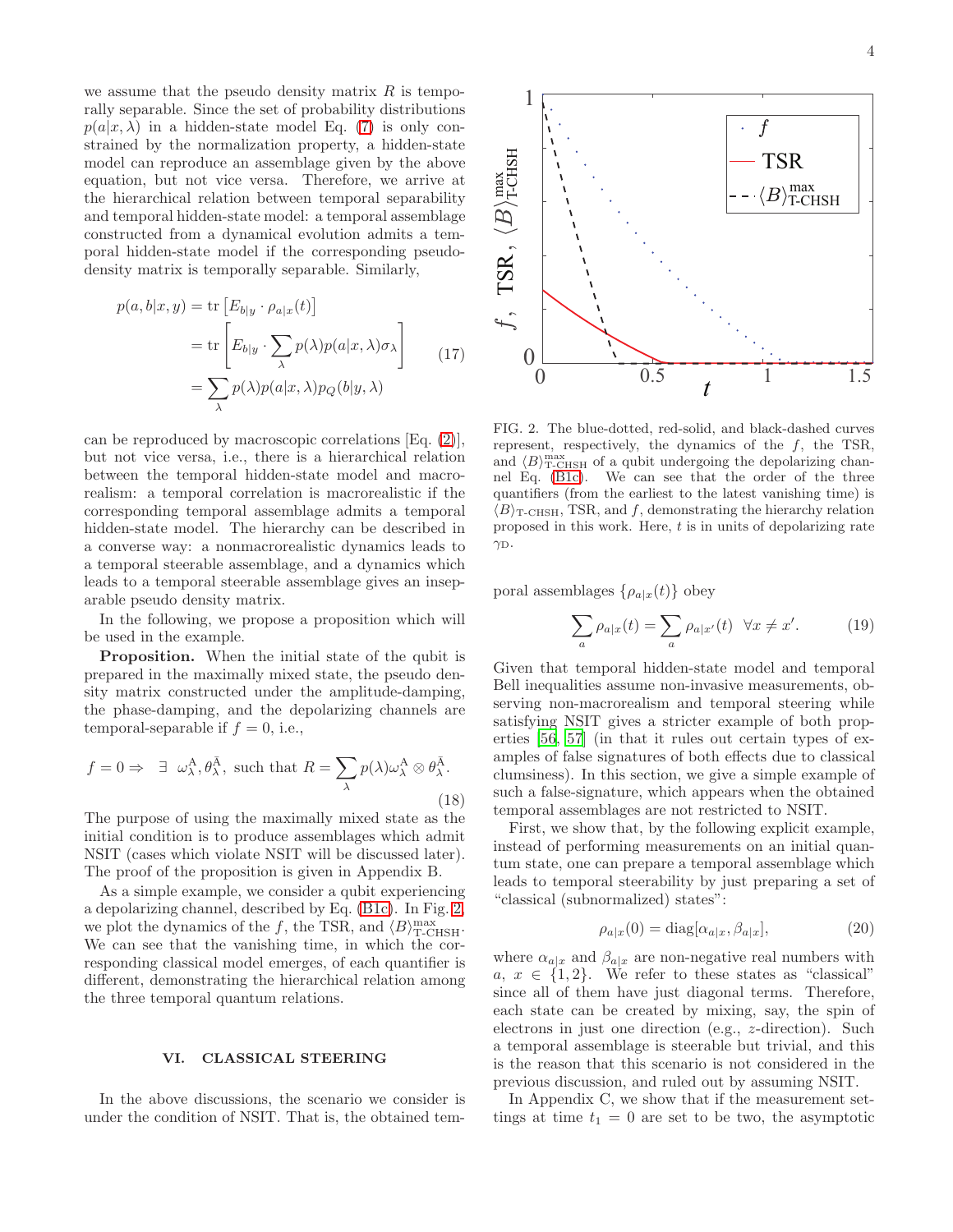

<span id="page-4-1"></span>FIG. 3. Schematic diagram for the quantum causality schemes considered here. (a) The quantum correlations of two qubits arise from a "black box". The correlations may be due to (b) a common cause (space-like correlation) or (c) a direct cause (time-like correlation). (d) and (e): We propose to include an auxiliary qubit (qubit-3) coherently coupled to qubit-1. By examining the time-like steering of qubit-3 to qubit-2, one can infer whether the correlations are due to a common cause or a direct cause. This is because, if the correlations are from the common cause, there is no time-like steering of qubit-3 to qubit-2 (dashed line), while an oscillatory time-like steering (blue curve) exists if they are from a direct cause.

value of TSR (or temporal steerable weight) when time goes to infinity will be the same as the trace distance between the summation of the elements of the temporal assemblage in different measurement settings, i.e.,

<span id="page-4-0"></span>
$$
\text{TSR}(\{\rho_{a|x}(t \to \infty)\}) = D\left(\sum_{a} \rho_{a|x}, \sum_{a} \rho_{a|x'}\right), (21)
$$

where  $D$  is the trace distance between two quantum states. One notes that the trace distance in the classical case represents the distinguishability between two probability distributions. Equation [\(21\)](#page-4-0) means that the quantification of temporal steering arises from a classically "clumsy" experiment if the condition of NSIT is violated.

## VII. INFERRING CAUSAL STRUCTURE WITH TEMPORAL STEERABILITY

Finally, motivated by Ref. [\[39\]](#page-8-12) proposing the ffunction as a measure of quantum causal effect, which discriminates between spatial and temporal correlations, we propose that the degree of temporal steeribility can also be another measure of a quantum causal effect.

First of all, let us define the scenario of quantum causality discussed here. Consider two quantum systems that interact with each other through a black box as shown in Fig.  $3(a)$ . The correlations between the two systems may be due to spatial correlations (common cause) in Fig. 3(b) or temporal correlations (direct cause) in Fig. 3(c). The problem we would like to address is that how to discriminate between these two scenarios without knowing the mechanism of the black box.

To illustrate that temporal steering can discriminate between common and direct cause, we propose to include an auxiliary qubit (qubit-3) coherently coupled to qubit-1 as shown in Fig. 3(d). For illustrative purpose, we consider the following two scenarios. The first scenario is that qubit-1 and -2 initially share a maximally entangled state, while, for the second scenario, qubit-1 and -2 are coherently coupled with each other via the Hamiltonian

$$
H = \hbar J (\sigma_1^+ \sigma_2^- + \sigma_1^- \sigma_2^+), \tag{22}
$$

where *J* is the coupling strength and  $\sigma_i^{\pm}$  are the raising and lowering operators of qubit-i. To obtain the temporal assemblage of qubit-2 at  $t_2 = t$ , three measurements in mutually unbiased bases of  $\hat{X}$ ,  $\hat{Y}$ , and  $\hat{Z}$  are performed on qubit-3 at time  $t_1 = 0$ . Actually, this is the so-called spatio-temporal steering scenario [\[52\]](#page-9-8), which is a generalization of temporal steering. The TSR of qubit-2  $\text{TSR}_{3\to 2}(\{\rho_{a|x}^2(t)\})$  is plotted in Fig. [3.](#page-4-1) We can see that in the case that two qubits share a common cause,  $TSR_{3\rightarrow 2}(\{\rho_{a|x}^2(t)\})$  is always zero, while in the case that two qubits are connected by a direct cause,  $\text{TSR}_{3\to 2}(\{\rho_{a|x}^2(t)\})$  oscillates with time. This simple example illustrates how, as one might expect, given the hierarchy of temporal correlation introduced earlier, that the temporal steerability can be used to distinguish between the direct and common causal effect in a quantum network.

## VIII. CONCLUDING REMARKS

It is worth to note that a hierarchy relation between temporal steerability and macrorealism is also considered in Ref. [\[58\]](#page-9-9). However, in their work, neither the steerability witness nor the temporal CHSH inequality is optimized. The results of our work fill this gap. Open questions include: does the separable property of proposition Eq. [\(18\)](#page-3-1) hold for any quantum channel? Can a temporal assemblage be obtained directly from a pseudo density matrix under the requirement of the violation of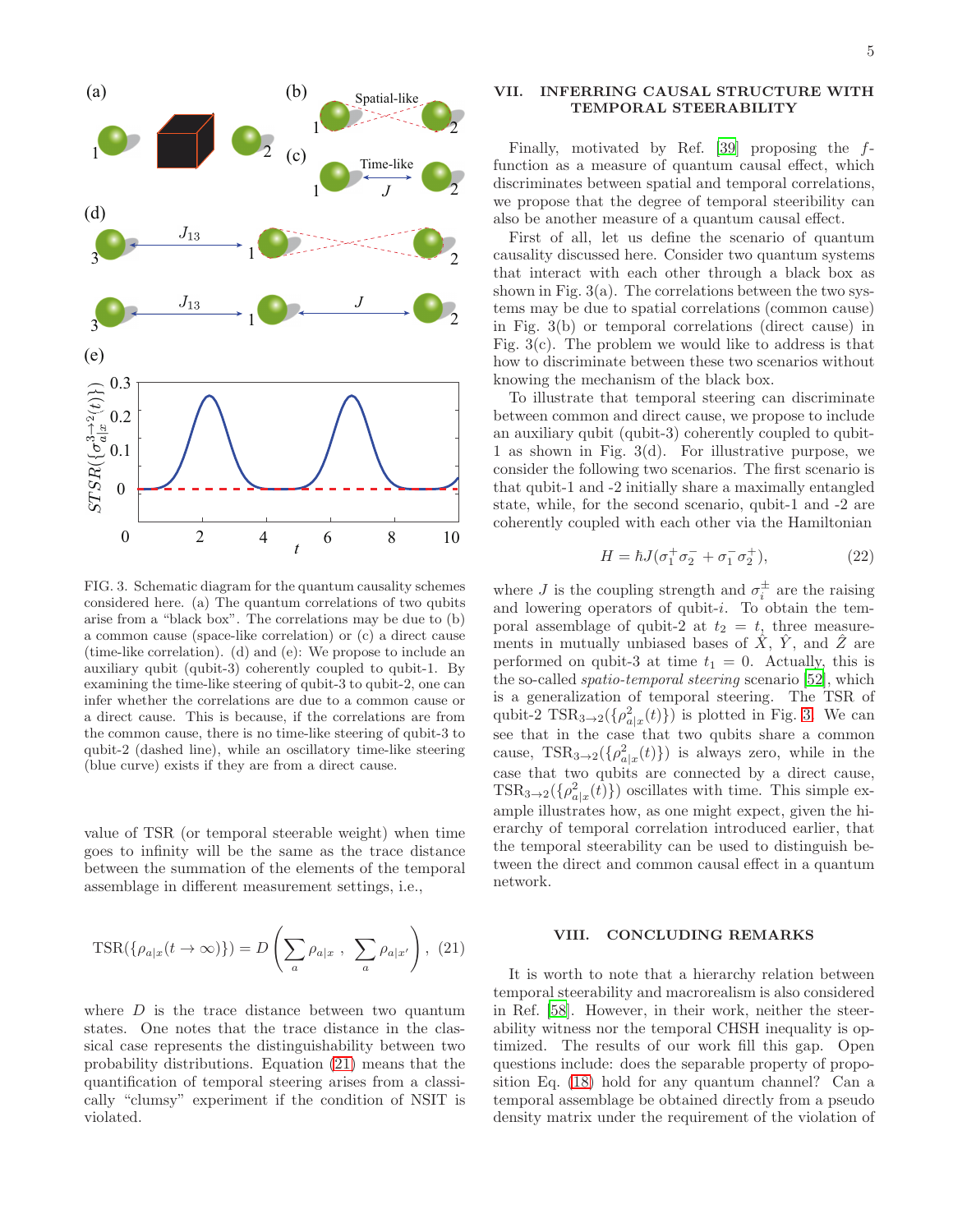no-signaling in time? How will the hierarchical relation change if we consider another formulation of "a state over time", e.g., the one in [\[59\]](#page-9-10) or the one constructed by a discrete Wigner representation [\[60](#page-9-11), [61\]](#page-9-12) (see Ref. [\[62\]](#page-9-13) for more comparisons between the three methods.)

### ACKNOWLEDGMENTS

The authors acknowledge useful discussions with Adam Miranowicz and Roope Uola. H.-Y. K. acknowledges the support of the Graduate Student Study Abroad Program (Grants No. MOST 107-2917-I-006-002). S.-L. C. would like to acknowledge the support from Postdoctoral Research Abroad Program (Grants No. MOST 107- 2917-I-564 -007). This work is supported partially by the National Center for Theoretical Sciences and Ministry of Science and Technology, Taiwan, Grants No. MOST 103- 2112-M-006-017-MY4. F.N. is supported in part by the: MURI Center for Dynamic Magneto-Optics via the Air Force Office of Scientific Research (AFOSR) (FA9550- 14-1-0040), Army Research Office (ARO) (Grant No. 73315PH), Asian Office of Aerospace Research and Development (AOARD) (Grant No. FA2386-18-1-4045), Japan Science and Technology Agency (JST) (the Im-PACT program and CREST Grant No. JPMJCR1676), Japan Society for the Promotion of Science (JSPS) (JSPS-RFBR Grant No. 17-52-50023). N.L. and F.N. are supported by the Sir John Templeton Foundation and the RIKEN-AIST Challenge Research Fund.

*Note added.* – Recently we became aware of [\[63\]](#page-9-14), which independently proved a hierarchy between temporal steerability and nonmacroscopicity.

# Appendix A: Obtaining a set of temporal correlations and a temporal assemblage from a pseudo density matrix

Now, we show that one can obtain the temporal assemblage  $\{\rho_{a|x}(t)\}_{a,x}$  by performing a set of positiveoperator valued measurements (POVMs)  ${E_{a|x}}_{a,x}$  with  $E_{a|x} \geq 0$ , satisfying  $\sum_{a} E_{a|x} = 1$ , on the pseudo density matrix R, in which  $\{E_{a|x}\}_{a,x}$  is the POVMs producing  ${\rho_{a|x}(t)}_{a,x}$ . More precisely, we show

<span id="page-5-0"></span>
$$
\rho_{a|x}(t) = \text{tr}_{A}(E_{a|x} \otimes \mathbb{1} \ R) \ \forall a, x,
$$
 (A1)

where

$$
\rho_{a|x}(t) = \mathcal{E}(\rho_{a|x}(0)) = \mathcal{E}\left(\sqrt{E_{a|x}}\rho_0\sqrt{E_{a|x}}\right) \tag{A2}
$$

and  $\rho_0 = \mathbb{1}/2$ .

Proof.— Without the loss of generality, we assume  ${E_{a|x}}_{a=\pm 1}$  be projectors for each x, i.e.,

$$
E_{a|x} = \frac{1}{2}(\mathbb{1} + a \cdot \vec{x} \cdot \vec{\sigma}), \tag{A3}
$$

with  $a \cdot \vec{x}$  being the vector corresponding to projector  $E_{a|x}$  in the Bloch sphere and  $\vec{\sigma} = (\hat{X}, \hat{Y}, \hat{Z})$  being the Pauli matrices. Besides, the post-measurement states for each measurement event  $a|x$  will be  $E_{a|x}$ . The temporal assemblage would be

<span id="page-5-1"></span>
$$
\rho_{a|x}(t) = p(a|x) \mathcal{E}\left(E_{a|x} \frac{1}{2} E_{a|x}\right)
$$
  
\n
$$
= \frac{1}{2} \mathcal{E}\left(\frac{1}{2}\right) + \frac{a}{8} \sum_{j=1}^{3} \text{tr}\left[\sigma_{j}[\mathcal{E}\left(E_{1|x}\right) - \mathcal{E}\left(E_{-1|x}\right)]\right] \sigma_{j}
$$
  
\n
$$
= \frac{1}{2} \cdot \frac{1}{2} \sum_{k=0}^{3} \text{tr}\left[\sigma_{k} \cdot \mathcal{E}\left(\frac{1}{2}\right)\right] \sigma_{k} + \frac{a}{8} \sum_{j=1}^{3} \text{tr}\left[\sigma_{j}[\mathcal{E}\left(E_{1|x}\right) - \mathcal{E}\left(E_{-1|x}\right)]\right] \sigma_{j}
$$
  
\n
$$
= \frac{1}{4} + \frac{1}{4} \sum_{k=1}^{3} \text{tr}\left[\sigma_{k} \cdot \mathcal{E}\left(\frac{1}{2}\right)\right] \sigma_{k} + \frac{a}{8} \sum_{j=1}^{3} \text{tr}\left[\sigma_{j}[\mathcal{E}\left(E_{1|x}\right) - \mathcal{E}\left(E_{-1|x}\right)]\right] \sigma_{j}.
$$
\n(A4)

Then, by the definition of the pseudo density matrix  $R$  in the main text, we can write down the pseudo density matrix in the Pauli bases:

$$
R = \frac{1}{4} \left[ \mathbb{1} \otimes \mathbb{1} + \sum_{k=1}^{3} \text{tr} \left[ \sigma_k \mathcal{E} \left( \frac{\mathbb{1}}{2} \right) \right] \mathbb{1} \otimes \sigma_k + \frac{1}{2} \sum_{i,j=1}^{3} \text{tr} \left[ \sigma_j [\mathcal{E}(E_{1|i}) - \mathcal{E}(E_{-1|i})] \right] \sigma_i \otimes \sigma_j \right]. \tag{A5}
$$

Finally, the target quantity  $\text{tr}_A(E_{a|x} \otimes \mathbb{1} R)$  in Eq. [\(A1\)](#page-5-0) would be

Г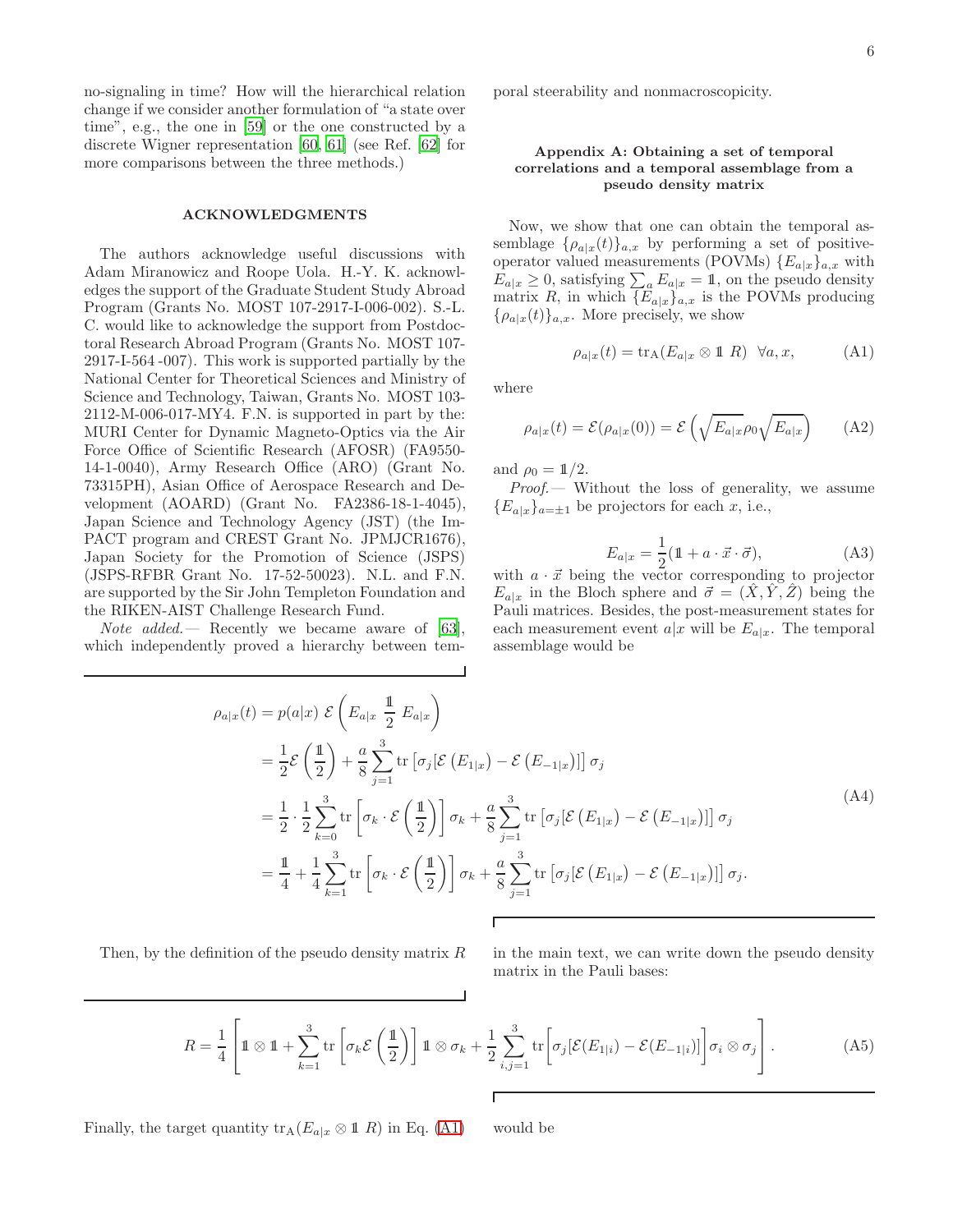$$
\operatorname{tr}_{A}(E_{a|x} \otimes \mathbb{1} \mid R) = \frac{1}{4} \operatorname{tr}_{A}(E_{a|x} \otimes \mathbb{1}) + \frac{1}{4} \sum_{k=1}^{3} \operatorname{tr} \left[ \sigma_{k} \mathcal{E} \left( \frac{\mathbb{1}}{2} \right) \right] \operatorname{tr}_{A}(E_{a|x} \otimes \sigma_{k})
$$
  
+  $\frac{1}{8} \sum_{ij=1}^{3} \operatorname{tr} \left[ \sigma_{j} [\mathcal{E}(E_{1|i}) - \mathcal{E}(E_{-1|i})] \right] \operatorname{tr}_{A}(E_{a|x} \otimes \mathbb{1} \cdot \sigma_{i} \otimes \sigma_{j})$   
=  $\frac{1}{4} + \frac{1}{4} \sum_{k=1}^{3} \operatorname{tr} \left[ \sigma_{k} \mathcal{E} \left( \frac{\mathbb{1}}{2} \right) \right] \sigma_{k} + \frac{1}{8} \sum_{ij=1}^{3} \operatorname{tr} \left[ \sigma_{j} [\mathcal{E}(E_{1|i}) - \mathcal{E}(E_{-1|i})] \right] \operatorname{tr}(E_{a|x} \sigma_{i}) \sigma_{j}.$  (A6)

Г

Using the fact that  $tr(E_{a|x}\sigma_i) = a \cdot \delta_{x,i}$ , the above equation will be the same as Eq. [\(A4\)](#page-5-1). Since now we have the temporal assemblages, obtained from the pseudo density matrix, it is straightforward to obtain a set of temporal correlations  $p(a, b|x, y)$ .

We should note that from Eq. [\(A1\)](#page-5-0), the way one obtains the temporal assemblage by performing measurement on the pseudo density matrix is merely a mathematical relation between  $\rho_{a|x}(t)$ ,  $E_{a|x}$ , and R, instead of a physical system being measured. This is different from the case in the standard spatial scenario that one obtains an assemblage by performing a set of local measurements on a subsystem of a quantum state. On the other hand, as we mentioned before, the reason to use the maximally mixed state as initial state is to obey the condition of no-signalling in time (NSIT).

#### Appendix B: Proof of Proposition

To support the proposition, in the following we will show the partial transpose of pseudo density matrix  $R$  is always positive semidefinite, i.e.  $R^{T_A} \geq 0$ , by considering the three standard quantum channels - the amplitudedamping channel, the phase-damping channel, and the depolarizing channel - which are often used to describe the dynamics of a system. Then, using the positivepartial-transpose (PPT) criterion [\[64\]](#page-9-15) and [\[65](#page-9-16)], it is easy to show that  $R$  is separable.

The dynamics of a qubit undergoing the amplitudedamping, the phase-damping, and the depolarizing channels, can be respectively described by the following three Lindblad-form master equations:

$$
\dot{\rho}_{s} = \frac{\gamma_{A}}{2} \left( 2\sigma_{-\rho_{s}}(t)\sigma_{+} - \sigma_{+}\sigma_{-\rho_{s}}(t) - \rho_{s}(t)\sigma_{+}\sigma_{-} \right),
$$
\n(B1a)

<span id="page-6-0"></span>
$$
\dot{\rho}_{s} = \frac{\gamma_{\rm P}}{4} \left( 2\sigma_3 \rho_{\rm s}(t)\sigma_3 - \sigma_3^2 \rho_{\rm s}(t) - \rho_{\rm s}(t)\sigma_3^2 \right), \tag{B1b}
$$

$$
\dot{\rho}_{\rm s} = \frac{\gamma_{\rm D}}{8} \sum_{i} \left( 2\sigma_{i}\rho_{\rm s}(t)\sigma_{i} - \sigma_{i}^{2}\rho_{\rm s}(t) - \rho_{\rm s}(t)\sigma_{i}^{2} \right), \quad \text{(B1c)}
$$

where  $\rho_s$  is the standard density matrix of the qubit,  $\{\gamma_i\}_{i=A,P,D}$  denote the decay rates of the dynamics in the different channels, and  $\sigma_{+}$  ( $\sigma_{-}$ ) is the creation (annihilation) operator. Assisted by the definition of the pseudo density matrix, one can obtain the pseudo density matrix in each scenario:

$$
R_{\rm A} = \begin{pmatrix} \frac{1}{2} e^{-t\gamma_{\rm A}} & 0 & 0 & 0\\ 0 & \frac{1}{2} (1 - e^{-t\gamma_{\rm A}}) & \frac{1}{2} e^{-t\gamma_{\rm A}/2} & 0\\ 0 & \frac{1}{2} e^{-t\gamma_{\rm A}/2} & 0 & 0\\ 0 & 0 & 0 & \frac{1}{2} \end{pmatrix},
$$
(B2a)

$$
R_{\rm P} = \begin{pmatrix} \frac{1}{2} & 0 & 0 & 0\\ 0 & 0 & \frac{1}{2}e^{-t\gamma_{\rm P}} & 0\\ 0 & \frac{1}{2}e^{-t\gamma_{\rm P}} & 0 & 0\\ 0 & 0 & 0 & \frac{1}{2} \end{pmatrix},
$$
(B2b)

$$
R_{\rm D} = \begin{pmatrix} \frac{1}{4} (1 + e^{-t\gamma_{\rm D}}) & 0 & 0 & 0\\ 0 & \frac{1}{4} (1 - e^{-t\gamma_{\rm D}}) & \frac{1}{2} e^{-t\gamma_{\rm D}} & 0\\ 0 & \frac{1}{2} e^{-t\gamma_{\rm D}} & \frac{1}{4} (1 - e^{-t\gamma_{\rm D}}) & 0\\ 0 & 0 & 0 & \frac{1}{4} (1 + e^{-t\gamma_{\rm D}}) \end{pmatrix}.
$$
 (B2c)

It can be shown that the partial transpose of each above pseudo density matrix is always positive semidefinite, i.e.,

 $R^{T_A} \geq 0$  for  $t \in (0,\infty)$ . The fact that  $f = 0$  implies  $R \geq 0$ 0, indicating  $R$  can be treated as a valid density matrix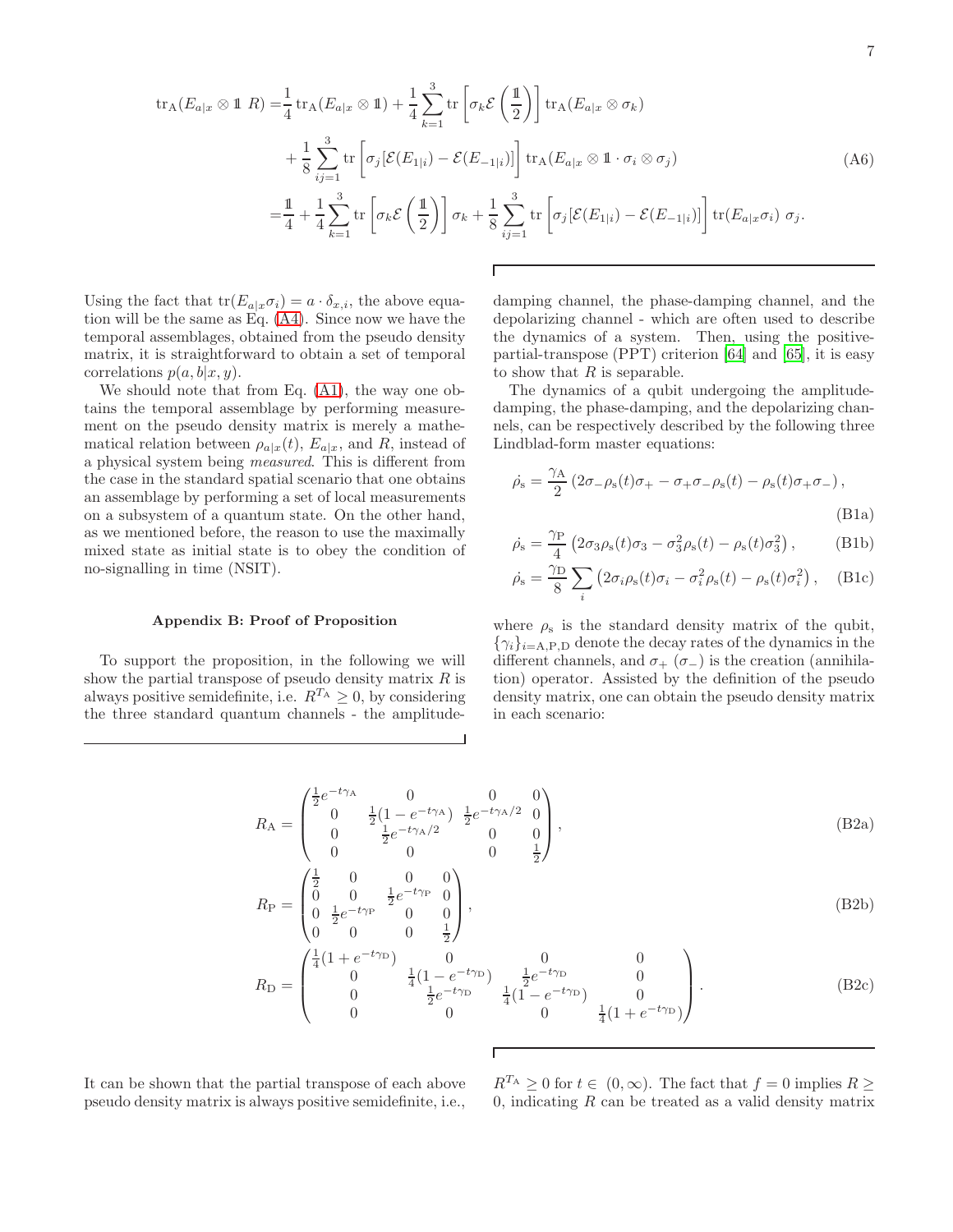describing a qubit-qubit system. By using the positivepartial-transpose (PPT) criterion [\[64\]](#page-9-15) and [\[65\]](#page-9-16): a density matrix  $\rho_{AB}$  describing a qubit-qubit (or a qubit-qutrit) system is separable if and only if its partial transpose  $\varrho_{AB}^{T_A}$  is positive-semidefinite. In summary, we prove the proposition by the following steps:

$$
R \ge 0 \land R^{T_A} \ge 0 \land \text{PPT criterion} \Rightarrow R \text{ is separable.}
$$
\n(B3)

#### Appendix C: Proof of Eq. 10 in the main text

Following the property of temporal steerable weight (TSW) [\[18\]](#page-8-21), one realizes that

$$
\sigma_{a|x}^T - \sum_{\lambda} D_{\lambda}(a|x)\sigma_{\lambda} \ge 0, \tag{C1}
$$

where  $D_{\lambda}(a|x)$  are the extremal deterministic values,  $\lambda$ represents a local hidden variable,  $x$  is the measurement basis, and a is the measurement outcome. Since  $\sum_a D_{\lambda}(a|x) = 1$ , one has the following

$$
\sum_{a} \sigma_{a|x}^{T} - \sum_{\lambda} \sigma_{\lambda} \ge 0,
$$
 (C2)

If we are limited to two measurement inputs and preparing the assemblages with a classical way (without the off-diagonal terms), the summation of the temporal assemblages  $\sigma_{a|x}^T$  can be written as

$$
\sum_{a} \sigma_{a|1}^T = \begin{pmatrix} \alpha & 0\\ 0 & 1 - \alpha \end{pmatrix},
$$
 (C3)

$$
\sum_{a} \sigma_{a|2}^T = \begin{pmatrix} \beta & 0\\ 0 & 1 - \beta \end{pmatrix}.
$$
 (C4)

- <span id="page-7-0"></span>[1] E. Schrödinger, "Discussion of probability relations between separated systems," [Proc. Camb. Philos. Soc.](http://dx.doi.org/10.1017/S0305004100013554) 31, 555-563 (1935).
- <span id="page-7-1"></span>[2] A. Einstein, B. Podolsky, and N. Rosen, "Can quantummechanical description of physical reality be considered complete?" Phys. Rev. 47[, 777 \(1935\).](http://dx.doi.org/10.1103/PhysRev.47.777)
- <span id="page-7-2"></span>[3] J. S. Bell, "On the Einstein-Podolsky-Rosen paradox," Physics 1, 195 (1964).
- <span id="page-7-3"></span>[4] H. M. Wiseman, S. J. Jones, and A. C. Doherty, "Steering, entanglement, nonlocality, and the Einstein-Podolsky-Rosen paradox," [Phys. Rev. Lett.](http://dx.doi.org/10.1103/PhysRevLett.98.140402) 98, 140402 (2007).
- [5] S. J. Jones, H. M. Wiseman, and A. C. Doherty, "Entanglement, Einstein-Podolsky-Rosen correlations, Bell nonlocality, and steering," Phys. Rev. A 76[, 052116 \(2007\).](http://dx.doi.org/10.1103/PhysRevA.76.052116)
- <span id="page-7-5"></span>[6] E. G. Cavalcanti, S. J. Jones, H. M. Wiseman, and M. D. Reid, "Experimental criteria for steering and the Einstein-Podolsky-Rosen paradox,"

Let us assume  $\alpha > \beta$ . The summation of the local hidden assemblage  $\widetilde{\sigma}_{\lambda} = \sum_{\lambda} \sigma_{\lambda}$  that can best mimic the temporal assemblages and fulfill the requirement of Eq. (B2) is thus written as

<span id="page-7-8"></span>
$$
\widetilde{\sigma}_{\lambda} = \begin{pmatrix} \beta & 0 \\ 0 & 1 - \alpha \end{pmatrix} . \tag{C5}
$$

To prove that Eq. [\(C5\)](#page-7-8) is the optimal solution, one can add a non-negative number  $\epsilon$  into the diagonal terms of the matrix in Eq. [\(C5\)](#page-7-8). It is easy to see that  $\text{Tr}(\tilde{\sigma}_{\lambda})$  is maximum when  $\epsilon = 0$ . Therefore, the TSW is equal to the trace distance between the two states  $\sum_a \sigma_{a|1}^T$  and  $\sum_a \sigma_{a|2}^T$ , i.e.

$$
TSW = 1 - \text{Tr}(\widetilde{\sigma_{\lambda}}) = \alpha - \beta.
$$
 (C6)

A similar argument can also be applied to the temporal steering robustness (TSR) [\[20](#page-8-22)] with the following requirement

$$
\sum_{\lambda} \sigma_{\lambda} - \sum_{a} \sigma_{a|x}^T \ge 0.
$$
 (C7)

This leads one to write the summation of the local hidden assemblage as

$$
\widetilde{\sigma}_{\lambda} = \begin{pmatrix} \alpha & 0 \\ 0 & 1 - \beta \end{pmatrix}, \tag{C8}
$$

and the corresponding TSR is written as

$$
\text{TSR} = \text{Tr}(\widetilde{\sigma_{\lambda}}) - 1 = \alpha - \beta. \tag{C9}
$$

These conclude our proof that, in the classical scenario (no off-diagonal elements), the temporal steering is equal to the trace distance between the summation of the elements of the temporal assemblage in different measurement settings.

Phys. Rev. A 80[, 032112 \(2009\).](http://dx.doi.org/10.1103/PhysRevA.80.032112)

- [7] D. H. Smith, G. Gillett, M. P. de Almeida, C. Branciard, A. Fedrizzi, T. J. Weinhold, A. Lita, B. Calkins, T. Gerrits, H. M. Wiseman, S. W. Nam, and A. G. White, "Conclusive quantum steering with superconducting transition-edge sensors," [Nat. Commun.](http://dx.doi.org/10.1038/ncomms1628) 3, 625 (2012).
- <span id="page-7-4"></span>[8] B. Wittmann, S. Ramelow, F. Steinlechner, N. K. Langford, N. Brunner, H. M. Wiseman, R. Ursin, and A. Zeilinger, "Loophole-free Einstein-Podolsky-Rosen experiment via quantum steering," New J. Phys 14[, 053030 \(2012\).](http://stacks.iop.org/1367-2630/14/i=5/a=053030)
- <span id="page-7-6"></span>[9] R. Gallego and L. Aolita, "Resource theory of steering," Phys. Rev. X 5[, 041008 \(2015\).](http://dx.doi.org/10.1103/PhysRevX.5.041008)
- <span id="page-7-7"></span>[10] P. Skrzypczyk, M. Navascués, and D. Cavalcanti, "Quantifying Einstein-Podolsky-Rosen steering," [Phys. Rev. Lett.](http://dx.doi.org/10.1103/PhysRevLett.112.180404) 112, 180404 (2014).
- [11] M. Piani and J. Watrous, "Necessary and sufficient quantum information characterization of Einstein-Podolsky-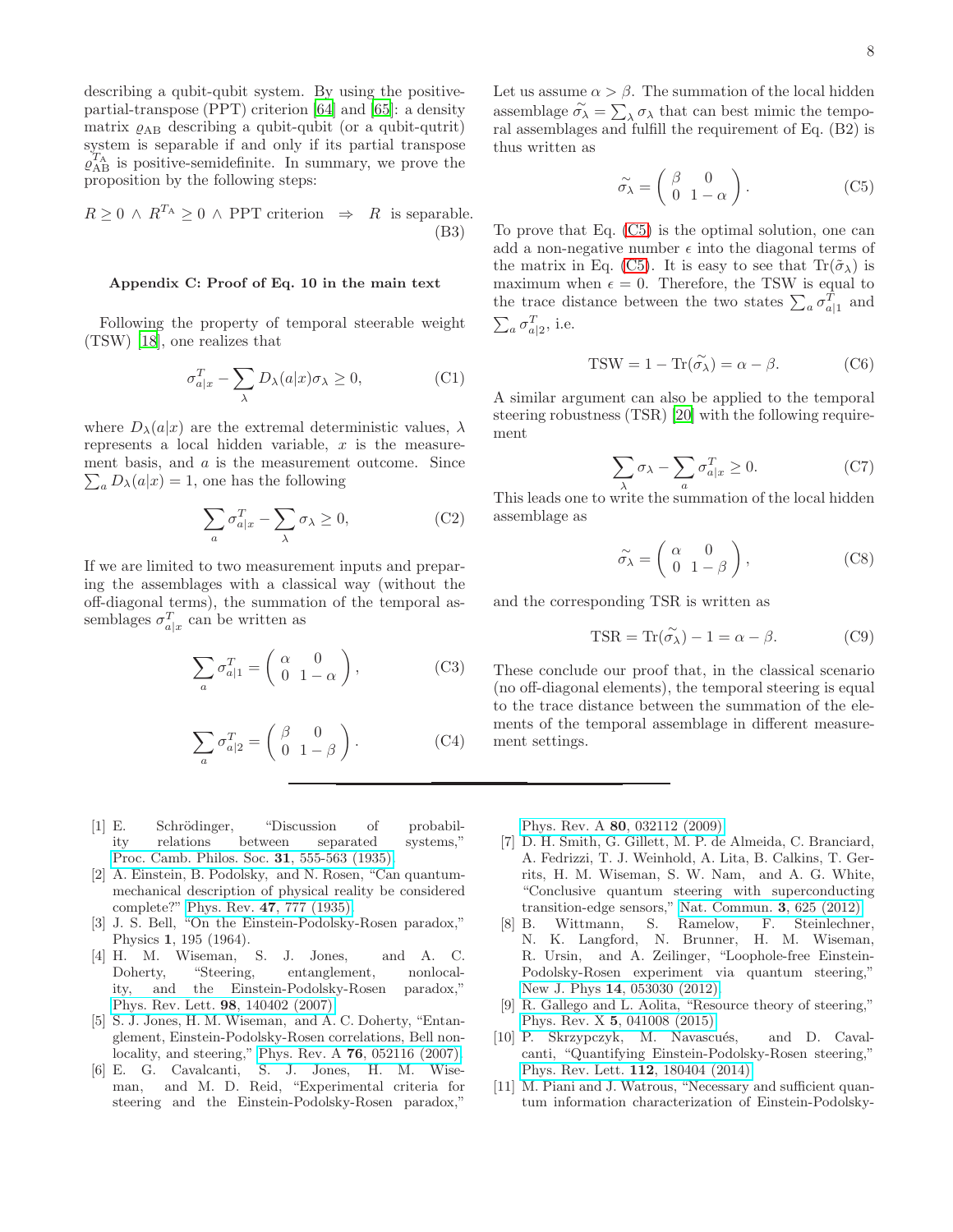Rosen steering," [Phys. Rev. Lett.](http://dx.doi.org/10.1103/PhysRevLett.114.060404) 114, 060404 (2015).

- [12] D. Cavalcanti and P. Skrzypczyk, "Quantum steering: a review with focus on semidefinite programming," [, Rep. Prog. Phys.](http://stacks.iop.org/0034-4885/80/i=2/a=024001) 80, 024001 (2017).
- [13] D. Cavalcanti and P. Skrzypczyk, "Quantitative relations between measurement incompatibility, quantum steering, and nonlocality," Phys. Rev. A 93[, 052112 \(2016\).](http://dx.doi.org/10.1103/PhysRevA.93.052112)
- [14] R. Uola, T. Moroder, and O. Gühne, "Joint measurability of generalized measurements implies classicality," [Phys. Rev. Lett.](http://dx.doi.org/10.1103/PhysRevLett.113.160403) 113, 160403 (2014).
- [15] M. T. Quintino, T. Vértesi, and N. Brunner, "Joint measurability, Einstein-Podolsky-Rosen steering, and Bell nonlocality," [Phys. Rev. Lett.](http://dx.doi.org/10.1103/PhysRevLett.113.160402) 113, 160402 (2014).
- [16] R. Uola, C. Budroni, O. Gühne, and J.-P. Pellonpää, "One-to-one mapping between steering and joint measurability problems," [Phys. Rev. Lett.](http://dx.doi.org/10.1103/PhysRevLett.115.230402) 115, 230402 (2015).
- <span id="page-8-20"></span>[17] Y.-N. Chen, C.-M. Li, N. Lambert, S.-L. Chen, Y. Ota, G.-Y. Chen, and F. Nori, "Temporal steering inequality," Phys. Rev. A 89[, 032112 \(2014\).](http://dx.doi.org/10.1103/PhysRevA.89.032112)
- <span id="page-8-21"></span>[18] S.-L. Chen, N. Lambert, C.-M. Li, A. Miranowicz, Y.-N. Chen, and F. Nori, "Quantifying non-Markovianity with temporal steering," [Phys. Rev. Lett.](http://dx.doi.org/ 10.1103/PhysRevLett.116.020503) 116, 020503 (2016).
- $[19]$  K. Bartkiewicz, A. Cernoch, K. Lemr, A. Miranowicz, and F. Nori, "Temporal steering and security of quantum key distribution with mutually unbiased bases against individual attacks," Phys. Rev. A 93[, 062345 \(2016\).](http://dx.doi.org/10.1103/PhysRevA.93.062345)
- <span id="page-8-22"></span>[20] H.-Y. Ku, S.-L. Chen, H.-B. Chen, N. Lambert, Y.-N. Chen, and F. Nori, "Temporal steering in four dimensions with applications to coupled qubits and magnetoreception," Phys. Rev. A 94[, 062126 \(2016\).](http://dx.doi.org/ 10.1103/PhysRevA.94.062126)
- [21] C.-M. Li, Y.-N. Chen, N. Lambert, C.-Y.<br>Chiu, and F. Nori, "Certifying single-system" Chiu, and F. Nori, "Certifying single-system steering for quantum-information processing," Phys. Rev. A 92[, 062310 \(2015\).](http://dx.doi.org/ 10.1103/PhysRevA.92.062310)
- [22] Shao-Jie Xiong, Yu Zhang, Zhe Sun, Li Yu, Qiping Su, Xiao-Qiang Xu, Jin-Shuang Jin, Qingjun Xu, Jin-Ming Liu, Kefei Chen, and Chui-Ping Yang, "Experimental simulation of a quantum channel without the rotatingwave approximation: testing quantum temporal steering," Optica 4[, 1065–1072 \(2017\).](http://dx.doi.org/ 10.1364/OPTICA.4.001065)
- <span id="page-8-0"></span>[23] F. Costa, M. Ringbauer, M. E. Goggin, A. G. White, and A. Fedrizzi, "A Unifying Framework for spatial and temporal quantum correlations," ArXiv e-prints (2017), [arXiv:1710.01776 \[quant-ph\].](http://arxiv.org/abs/1710.01776)
- <span id="page-8-1"></span>[24] T. Guerreiro, F. Monteiro, A. Martin, J. B. Brask, T. Vértesi, B. Korzh, M. Caloz, F. Bussières, V. B. Verma, A. E. Lita, R. P. Mirin, S. W. Nam, F. Marsilli, M. D. Shaw, N. Gisin, N. Brunner, H. Zbinden, and R. T. Thew, "Demonstration of Einstein-Podolsky-Rosen steering using single-photon path entanglement and displacement-based detection," [Phys. Rev. Lett.](http://dx.doi.org/ 10.1103/PhysRevLett.117.070404) 117, 070404 (2016).
- <span id="page-8-2"></span>[25] A. J. Bennet, D. A. Evans, D. J. Saunders, C. Branciard, E. G. Cavalcanti, H. M. Wiseman, and G. J. Pryde, "Arbitrarily loss-tolerant Einstein-Podolsky-Rosen steering allowing a demonstration over 1 km of optical fiber with no detection loophole," Phys. Rev. X 2[, 031003 \(2012\).](http://dx.doi.org/ 10.1103/PhysRevX.2.031003)
- <span id="page-8-3"></span>[26] G. Chiribella, G. M. D'Ariano, P. Perinotti, and B. Valiron, "Quantum computations without definite causal structure," Phys. Rev. A 88[, 022318 \(2013\).](http://dx.doi.org/10.1103/PhysRevA.88.022318)
- <span id="page-8-4"></span>[27] O. Oreshkov, F. Costa, P. Perinotti, and Č. Brukner, "Quantum correlations with no causal order," [Nat. Commun.](http://dx.doi.org/10.1038/ncomms2076) 3, 1092 (2012).
- <span id="page-8-5"></span>[28] G. Rubino, L. A. Rozema, A. Feix, M. Araújo, J. M. Zeuner, L. M. Procopio, C. Brukner, and P. Walther, "Experimental verification of an indefinite causal order," Sci. Adv. 3[, 1602589 \(2017\).](http://dx.doi.org/ 10.1126/sciadv.1602589)
- <span id="page-8-6"></span>[29] C. Brukner, "Quantum causality," Nat. Phys 10[, 259-264 \(2014\).](http://dx.doi.org/10.1038/nphys2930)
- <span id="page-8-7"></span>[30] F. Tobias, "Beyond Bell's theorem: correlation scenarios," New J. Phys 14[, 103001 \(2012\).](http://stacks.iop.org/1367-2630/14/i=10/a=103001)
- [31] C. J. Wood and R. W. Spekkens, "The lesson of causal discovery algorithms for quantum correlations: causal explanations of Bell-inequality violations require finetuning," New J. Phys 17[, 033002 \(2015\).](http://stacks.iop.org/1367-2630/17/i=3/a=033002)
- [32] R. Chaves, L. Luft, and D. Gross, "Causal structures from entropic information: geometry and novel scenarios," New J. Phys 16[, 043001 \(2014\).](http://stacks.iop.org/1367-2630/16/i=4/a=043001)
- <span id="page-8-8"></span>[33] R. Chaves, L. Luft, and D. Gross, "Informationtheoretic implications of quantum causal structures," [Nat. Commun.](http://dx.doi.org/10.1038/ncomms6766) 6, 5766 (2015).
- <span id="page-8-9"></span>[34] L. Hardy, "Quantum reality, relativistic causality, and closing the epistemic circle: Essays in honour of abner shimony," (Springer Netherlands, Dordrecht, 2009) pp. 379–401.
- [35] G. Chiribella, "Perfect discrimination of no-signalling channels via quantum superposition of causal structures," Phys. Rev. A 86[, 040301 \(2012\).](http://dx.doi.org/10.1103/PhysRevA.86.040301)
- [36] M. Araújo, F. Costa, and Č. Brukner, "Computational advantage from quantum-controlled ordering of gates," [Phys. Rev. Lett.](http://dx.doi.org/10.1103/PhysRevLett.113.250402) 113, 250402 (2014).
- <span id="page-8-10"></span>[37] P. M. Lorenzo, A. Moganaki, M. Araújo, F. Costa, I. A. Calafell, E. G. Dowd, D. R. Hamel, L. A. and P. Walther, "Experimental superposition of orders of quantum gates," [Nat. Commun.](http://dx.doi.org/10.1038/ncomms8913) 6, 7913 (2015).
- <span id="page-8-11"></span>[38] K. Ried, M. Agnew, L. Vermeyden, D. Janzing, R. W. Spekkens, and K. J. Resch, "A quantum advantage for inferring causal structure," Nat Phys 5[, 414 \(2015\).](http://dx.doi.org/ 10.1038/nphys3266)
- <span id="page-8-12"></span>[39] J. F. Fitzsimons, J. A. Jones, and V. Vedral, "Quantum correlations which imply causation," Sci. Rep. 5[, 18281 \(2015\).](http://dx.doi.org/10.1038/srep18281)
- <span id="page-8-13"></span>[40] J. Kofler and Č. Brukner, "Conditions for Quantum Violation of Macroscopic Realism," Phys. Rev. Lett. 101, 090403 (2008).
- [41] C.-M. Li, N. Lambert, Y.-N. Chen, G.-Y. Chen, and F. Nori, "Witnessing quantum coherence: from solidstate to biological systems," Sci. Rep. 2, 885 (2012).
- <span id="page-8-14"></span>[42] J. Kofler and Č. Brukner, "Condition for macroscopic realism beyond the Leggett-Garg inequalities," Phys. Rev. A 87[, 052115 \(2013\),](http://dx.doi.org/10.1103/PhysRevA.87.052115).
- <span id="page-8-15"></span>[43] A. J. Leggett and A. Garg, "Quantum mechanics versus macroscopic realism: Is the flux there when nobody looks?" [Phys. Rev. Lett.](http://dx.doi.org/10.1103/PhysRevLett.54.857) 54, 857 (1985).
- <span id="page-8-16"></span>[44] C. Emary, N. Lambert, and F. Nori, "Leggett-Garg inequalities," [Rep. Prog. Phys.](http://dx.doi.org/10.1088/0034-4885/77/1/016001) 77, 016001 (2014).
- <span id="page-8-17"></span>[45] C. Budroni and C. Emary, "Temporal quantum correlations and Leggett-Garg inequalities in multilevel systems," [Phys. Rev. Lett.](http://dx.doi.org/10.1103/PhysRevLett.113.050401) 113, 050401 (2014).
- <span id="page-8-18"></span>[46] N. Lambert, K. Debnath, A. F. Kockum, G. C. Knee, W. J. Munro, and F. Nori, "Leggett-Garg inequality violations with a large ensemble of qubits," Phys. Rev. A 94[, 012105 \(2016\).](http://dx.doi.org/ 10.1103/PhysRevA.94.012105)
- <span id="page-8-19"></span>[47] L. Clemente and J. Kofler, "Necessary and sufficient conditions for macroscopic realism from quantum mechanics," Phys. Rev. A 91[, 062103 \(2015\).](http://dx.doi.org/10.1103/PhysRevA.91.062103)